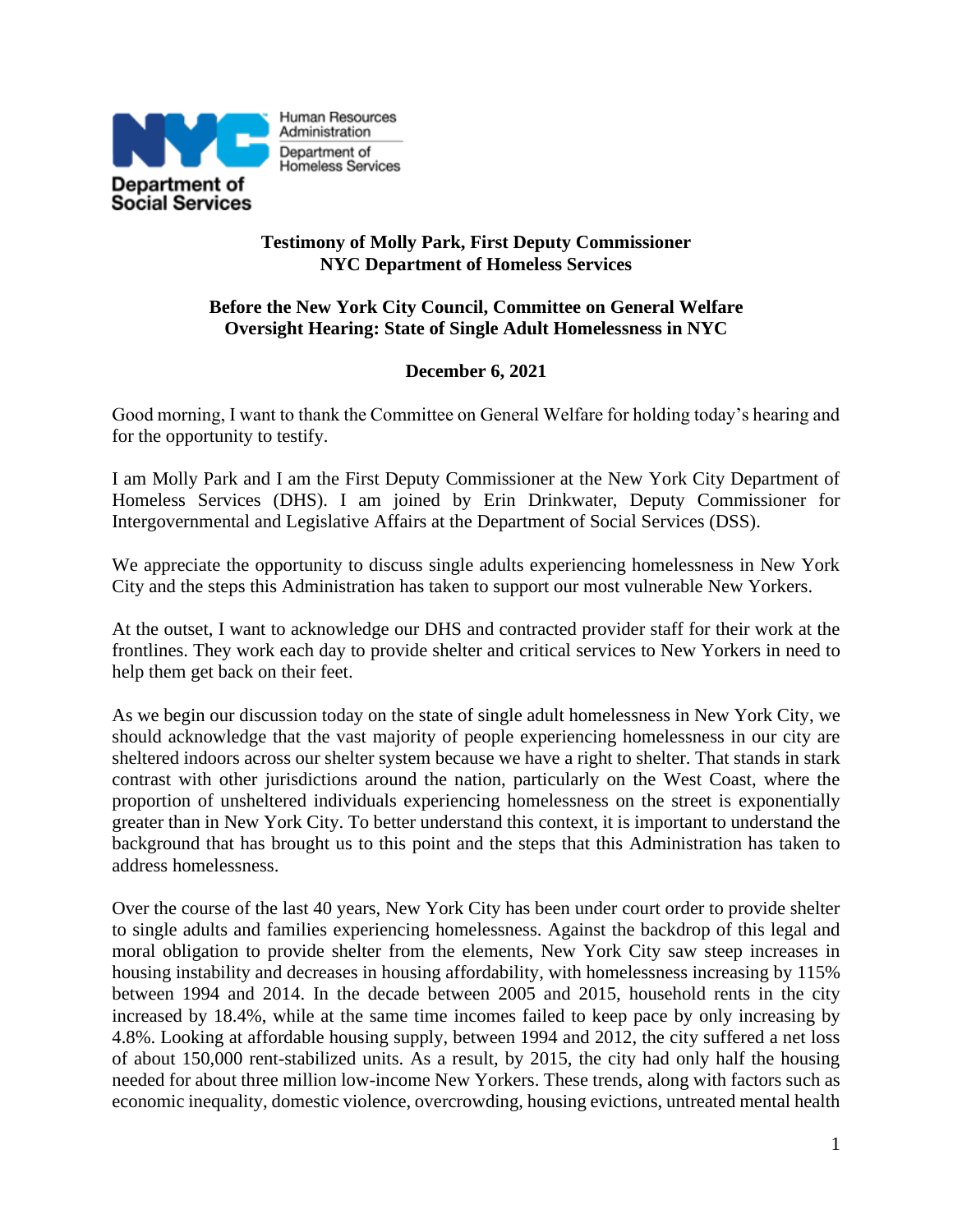challenges and inadequate discharge planning from State institutions have driven homelessness and displacement in our communities over the past several decades.

## **Turning the Tide on Homelessness**

Now, we want to update the Committee on the progress that this Administration has made to address homelessness and address the policy failures that have exacerbated challenges for vulnerable New Yorkers. While the devastating impacts of the factors mentioned earlier, along with inaction from prior administrations, have led to the homelessness conditions we face today, the NYC Department of Social Services (DSS), Human Resources Administration (HRA) and DHS are beginning to reverse the trend. Today, the DHS census stands at approximately 46,000 – well below the level it was at the start of this Administration, and significantly less than the high point of more than 61,000. Without the Administration's initiatives, projections indicate there would be 71,000 people in shelter today.

This reduction in the DHS shelter census is driven by a substantial reduction in the number of families experiencing homelessness and residing in shelter. The peak number of individuals across those families declined by more than 17,000 people between 2014 and today.

Our agency has taken aggressive action to break and reverse the trajectory of an ever-increasing DHS shelter census over the past several decades, such as restoring the City's rental assistance and rehousing programs. We have directed unprecedented resources toward a new comprehensive and holistic approach to fighting homelessness, focused on:

- prevention, including expanded civil legal services for tenants
- outreach and support for unsheltered New Yorkers
- closing substandard shelter facilities
- expanded transitional housing options
- improved shelter conditions, and
- more robust rehousing and aftercare services

In February 2017, the Mayor announced "Turning the Tide on Homelessness in New York City," a neighborhood by neighborhood blueprint for transforming a shelter system that was built up in a haphazard way over four decades. This plan takes the reforms that resulted from the 90-day homeless services review in 2016 even further, finally ending the use of ineffective stop-gap measures and band-aid approaches that date back decades, and replacing them with a smaller number of high-quality borough-based transitional housing facilities.

The Turning the Tide plan consists of four core pillars: 1) preventing homelessness whenever we can; 2) rehousing families and individuals so they can move out of shelter or avoid homelessness altogether; 3) addressing unsheltered homelessness; and 4) transforming the haphazard approach to providing shelter and services that has built up over the last four decades. Our strategies have taken hold and are headed in the right direction. To highlight this, we have the made the following progress under each pillar: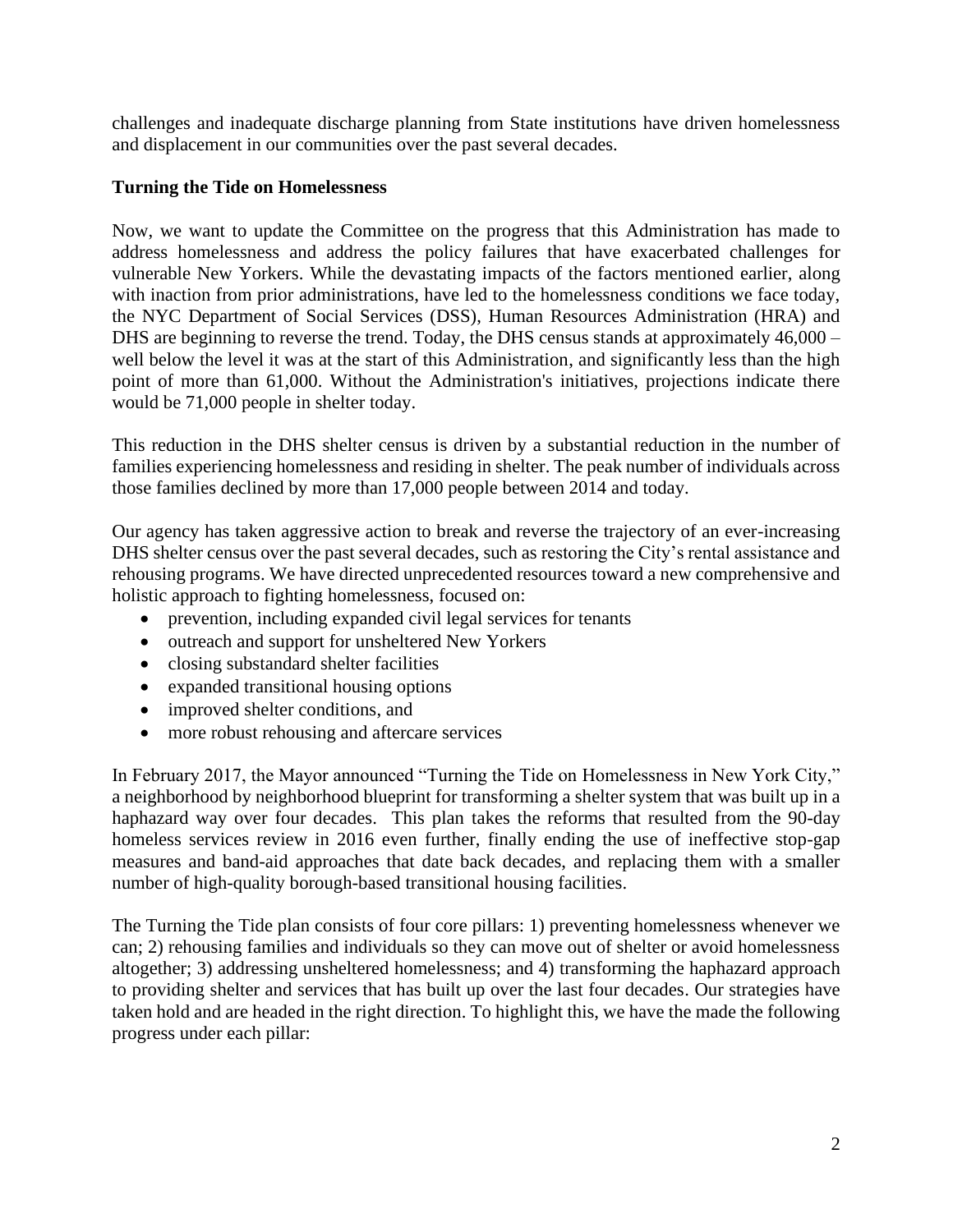### Pillar 1 Progress – Preventing Homelessness Whenever We Can:

This Administration has aggressively expanded free legal assistance for New Yorkers in danger of illegal eviction, increasing funding for legal services for tenants more than 25-fold, from roughly \$6 million in 2013 to \$166 million in FY22 – which is the largest annual investment ever by a Mayoral administration in legal services for tenants. Evictions then dropped by 41% pre-pandemic and thousands of New Yorkers were able to stay in their homes from 2014 through 2019 because of reduced evictions. Moreover, we have dramatically expanded legal representation for tenants: By 2020, 100 percent of tenants with calendared eviction cases had access to legal services, and 71 percent of tenants who appeared in Housing Court had full representation by attorneys – nearly double the pre-pandemic rate of 38 percent, and an exponential increase over the 1 percent of tenants who had lawyers in 2013. Overall, more than 500,000 New Yorkers have received free legal representation, advice, or assistance in eviction and other housing-related matters since 2014.

Amid the unprecedented COVID-19 pandemic, DSS's right-to-counsel program has continued to be a vital tool for protecting New Yorkers during this crisis and helping them keep their homes. Since the outset of the pandemic, DSS has worked closely with our dedicated legal services provider-partners on a range of immediate, comprehensive steps to ensure New Yorkers can access this vital resource. Furthermore, during the pandemic and as now codified in local law, legal services offered to New Yorkers via the right-to-counsel program are now available citywide, regardless of ZIP code, with eviction defense legal services available to all tenants in the city facing eviction in Housing Court as well as NYCHA residents in termination of tenancy proceedings.

## Pillar 2 Progress – Rehousing Families and Individuals:

Immediately upon taking office, the de Blasio Administration stepped in to fill the gap left by the City and State's cancellation of the Advantage rental assistance program in 2011 by creating and implementing new rental assistance programs as well as reinstating rehousing programs. Through September 2021 these initiatives have helped more than 175,000 children and adults remain in or secure permanent housing, with the vast majority – more than 145,000 – moving out of shelter into housing.

As a result of these rehousing initiatives and the pre-pandemic efforts to reduce evictions by 41%, the number of people residing in DHS shelter is now well below where it was when this Administration began.

Move-outs to permanent housing have continued during the pandemic thanks to the incredible work of our essential staff and not-for-profit provider partners who reported for duty every day throughout this crisis and did extraordinary work, going above and beyond in unprecedented and challenging circumstances.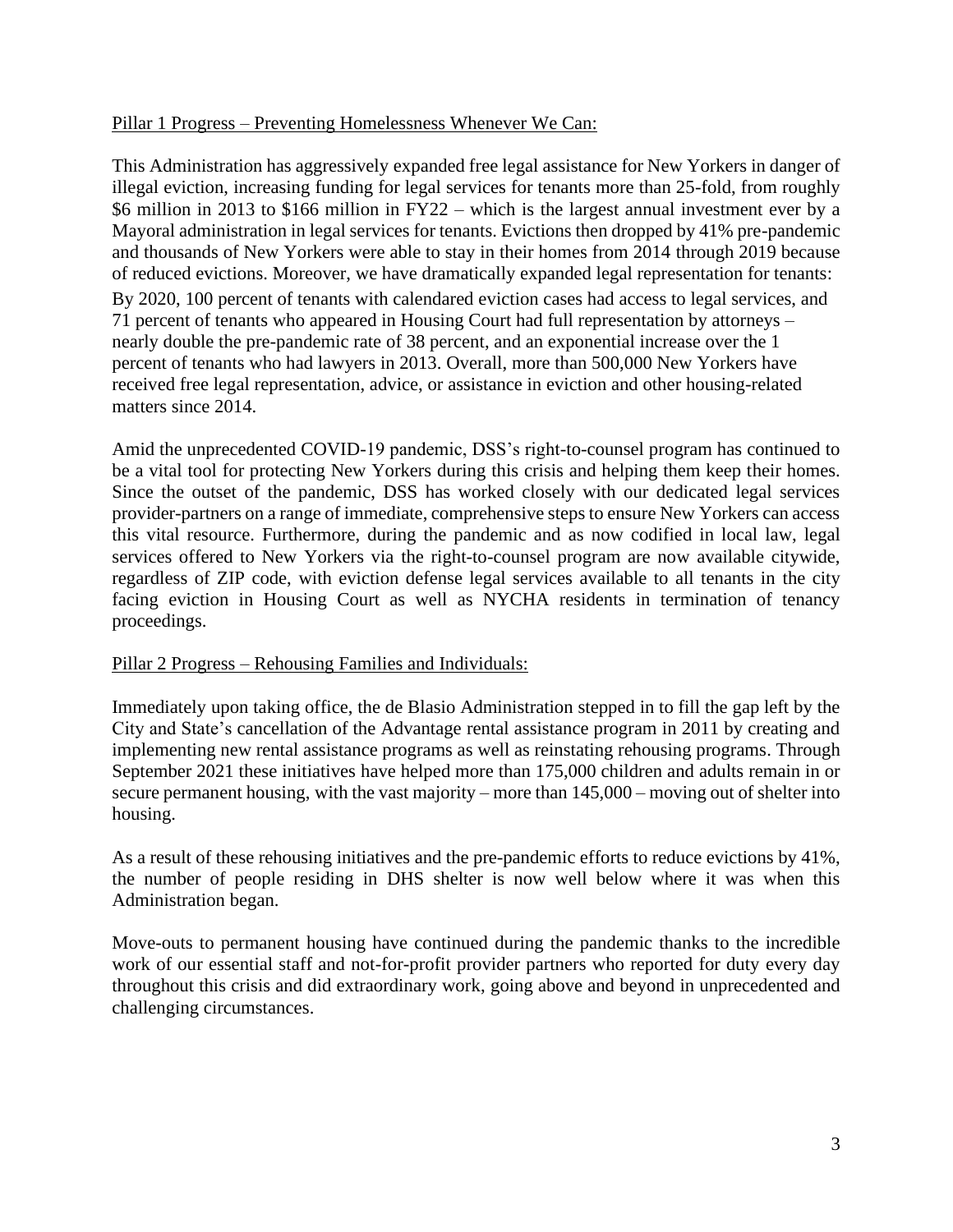#### Pillar 3 Progress – Addressing Unsheltered Homelessness

Since the start of HOME-STAT, the most comprehensive outreach program in the nation, outreach teams have helped more than 4,200 New Yorkers experiencing unsheltered homelessness off the streets citywide, thanks to unprecedented new investments and expanding the size of those teams. As part of the City's 24/7/365 outreach efforts, hundreds of highly-trained not-for-profit outreach staff, including licensed social workers and nurses, canvass the streets proactively engaging New Yorkers experiencing homelessness. These dedicated outreach teams offer services and assistance, working to gain individuals' trust with the goal of addressing the underlying issues that may have caused or contributed to their homelessness – all to ultimately help these individuals transition off the streets.

Since 2014, the City has redoubled outreach efforts, dedicating unprecedented new resources to outreach programs and providers. This Administration has tripled the number of outreach staff engaging New Yorkers on the streets since 2014, from fewer than 200 to more than 600. Those dedicated staff canvass the streets every day, building relationships over weeks and months through regular contact and concerted engagement with New Yorkers experiencing homelessness, focused on encouraging them to accept services and transition off the streets. The City has more than quintupled the number of emergency 'safe haven' and 'stabilization' beds dedicated to serving unsheltered New Yorkers citywide since taking office. Thousands of these specialized beds have opened during this Administration, bringing the total up from 600 in 2014 to more than 3,000 open today, with hundreds more planned. Moreover, we have increased the joint outreach operations to engage more New Yorkers and offer more support, including expanding joint outreach operations with partner Agencies such as NYC Department of Health and Mental Hygiene, the Parks Department, Department of Sanitation, and the Metropolitan Transportation Authority to address conditions as they occur and provide alternative pathways to permanence.

#### Pillar 4 Progress – Transforming the Shelter System:

The Administration has prioritized transforming and improving the shelter system, and these efforts are reflected by our closing of more than 290 shelter sites that did not meet our standards (out of the 647 sites reported in the Turning the Tide plan), thus decreasing the DHS shelter footprint by 45%. We have also recently completely phased out the City's use of cluster units – ending the 21-year-old, Giuliani-era program that at its high point included more than 3,600 units – through innovative strategies, such as converting cluster units to permanent affordable housing and outright closure of other units.

We continue to address decades of disinvestment and restore our infrastructure through aggressive repairs, renovations, and funding. Over the past several years since the 2016 launch of the Shelter Repair Squad and the subsequent release of the Turning the Tide plan, the Mayor's interagency Shelter Repair Squad task force has conducted more than 63,000 shelter inspections, driving down violations in shelter that went unaddressed for many years by more than 94% to an all-time low. We have also allocated millions of dollars to address remaining violations.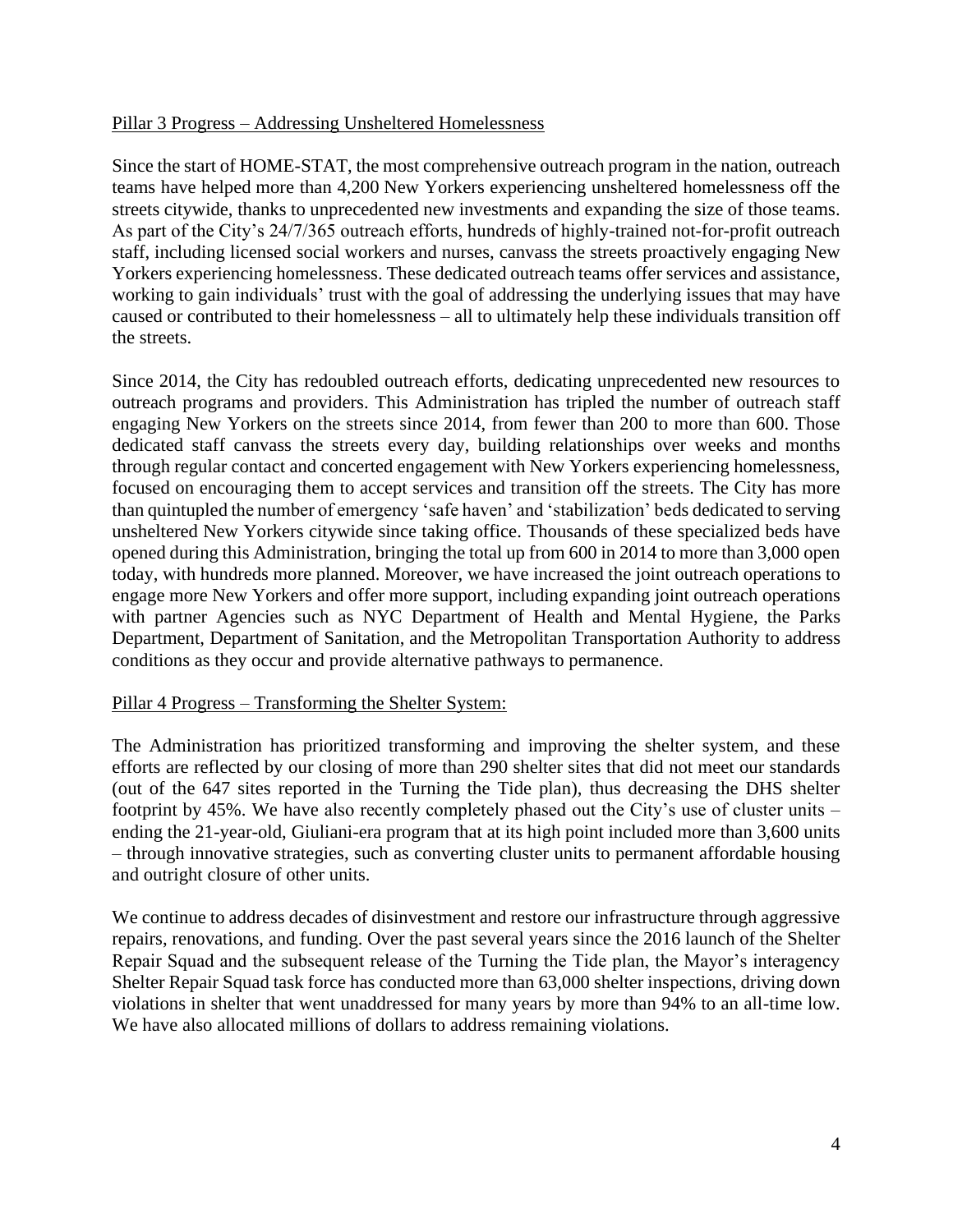#### **Fiscal Landscape**

While this Administration continues to address homelessness and improve conditions for vulnerable New Yorkers, it is important to understand the fiscal landscape affecting funding for our services. New York City has continued to increase investment to prevent and alleviate homelessness, while the State has continued a multi-year trend of disinvesting in services to address homelessness and walking away from its responsibility to support New Yorkers experiencing homelessness, resulting in substantial cost shifts to City programs and services. At the City level, we will continue to invest in the proven-successful programs this Administration created from the ground up, which will help even more individuals and families avert shelter entry and/or find available apartments that work for them. For example, the Council and the Administration have taken action this year to set the rent levels for the 100% city-funded CityFHEPS program at the same levels as the NYCHA Section 8 payment standard; and our agency implemented the increase ahead of schedule and with reforms to address the "income cliff" affecting continuing eligibility for families and individuals with increased employment income. State legislation to do the same for the rent levels for the State FHEPS program has passed the Assembly and the Senate. We hope the State will step up in kind, to ensure State vouchers remain competitive, protect State voucher-holders from being left behind, and join us in this mission, which can only be resolved by collaborating across all levels of government.

As we testified at this year's Council budget hearings, the State has steadily disinvested in efforts to address homelessness in New York City over the past decades, which historically was an obligation evenly shared by both levels of government. Independent experts who have analyzed this dynamic for years have identified this pattern of State disinvestment. For example, the NYC Independent Budget Office (IBO) reported<sup>1</sup> that:

*"changes implemented in Albany have reduced the state's contribution to fund shelters for single adults, leaving the city to fund the increased costs associated with the rising adult shelter population."*

Likewise, in a report<sup>2</sup> measuring State disinvestment in homelessness services, the IBO highlighted that, as the City invests in an improved shelter infrastructure and a more holistic approach to homeless services, the State's contribution dropped – pre-pandemic – to a 9% share of homeless services in New York City. The State's diminishing support for these critical services is dire, and we have continued to call for a fair share of funding to help New Yorkers experiencing homelessness get back on their feet.

Looking further back, beginning in the 1990s, New York State capped the funding it provides to New York City for sheltering single adults. Not only has the State failed to proportionally increase that funding as homelessness increased over the past several decades, but it has progressively cut the cap, and with inflation the value of the State share has eroded even more. Before the implementation of the cap in the 1990's, the State reimbursed 50% of the cost of sheltering single

<sup>1</sup> [https://ibo.nyc.ny.us/iboreports/albany-shifts-the-burden-as-the-cost-for-sheltering-the-homeless-rises-federal-city](https://ibo.nyc.ny.us/iboreports/albany-shifts-the-burden-as-the-cost-for-sheltering-the-homeless-rises-federal-city-funds-are-increasingly-tapped-october-2015.pdf)[funds-are-increasingly-tapped-october-2015.pdf](https://ibo.nyc.ny.us/iboreports/albany-shifts-the-burden-as-the-cost-for-sheltering-the-homeless-rises-federal-city-funds-are-increasingly-tapped-october-2015.pdf)

<sup>&</sup>lt;sup>2</sup> [https://ibo.nyc.ny.us/iboreports/governor-questions-citys-homeless-efforts-despite-nycs-expanded-outreach-and](https://ibo.nyc.ny.us/iboreports/governor-questions-citys-homeless-efforts-despite-nycs-expanded-outreach-and-prevention-programs-march-2018.pdf)[prevention-programs-march-2018.pdf](https://ibo.nyc.ny.us/iboreports/governor-questions-citys-homeless-efforts-despite-nycs-expanded-outreach-and-prevention-programs-march-2018.pdf)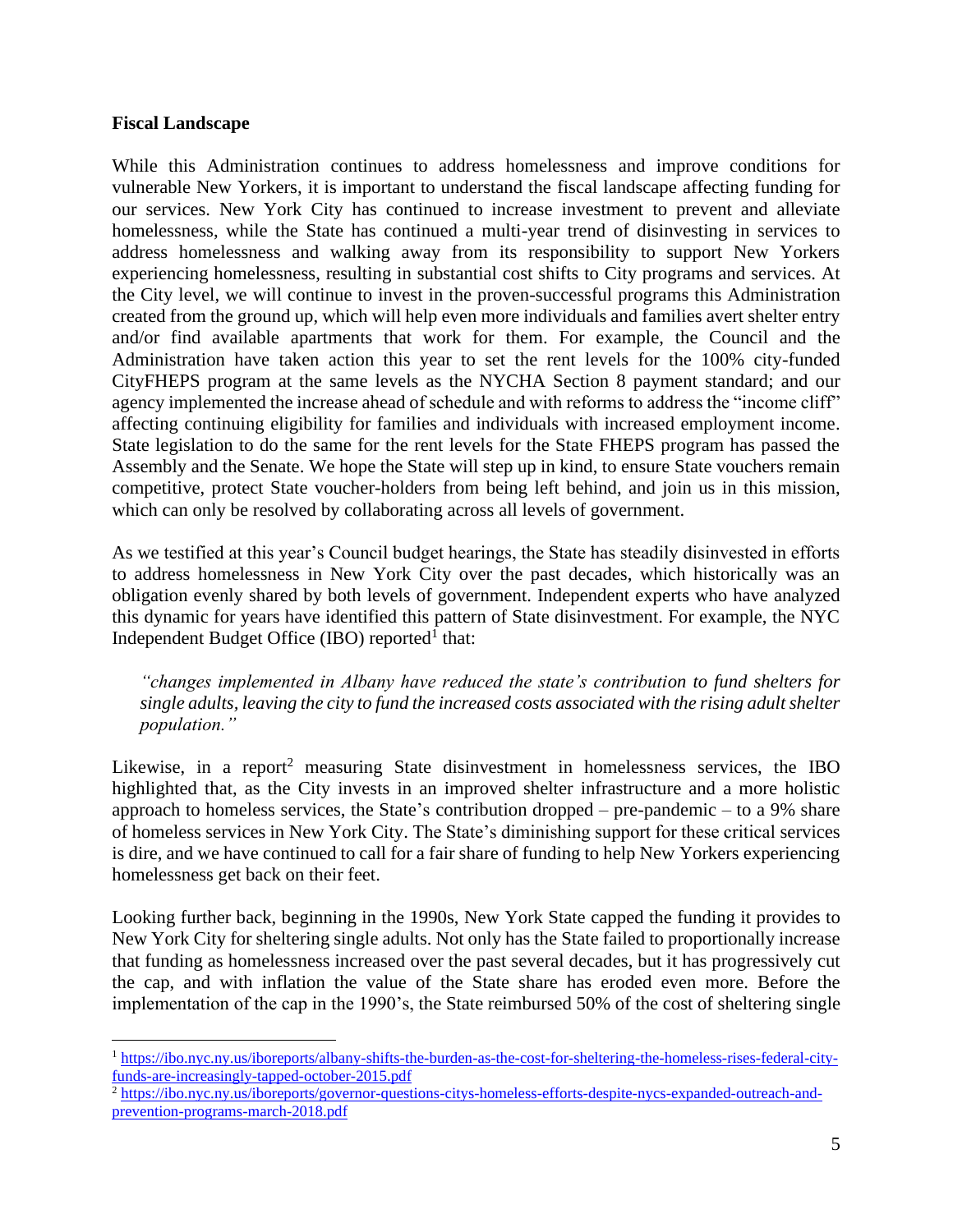adults. During the Giuliani and Bloomberg Administrations, as shelter and street populations continued increasing, the State continued cutting funding, which meant that by 2005, the State contribution had shrunk to 35% of costs.

Today, funding provided by the State has dropped to just 9% of spending on single adult shelter services, with costs and responsibility shifting significantly to the City. New York City continues to shoulder the associated increases every year, despite the fact that the court-ordered right to shelter across New York State is based on the New York State Constitution that applies to both the State and the City. This has led to substantial cost shifts of millions of dollars over many years from the State to the City, requiring the City to take on more and more fiscal responsibility that has impacted the City's resources to deliver support to New Yorkers in need. It is also worth noting the State-set public assistance rent allowance for a single adult is \$215 per month  $-$  a grossly inadequate amount for rent payments in New York City that has not increased in several decades and fails to keep up with the increasing rent costs. The \$215 State-set rent allowance for single adults is a major driver of single adult homelessness in New York City and across the State.

We have repeatedly called on the State to support services to address homelessness by restoring the State's traditional 50/50 cost split for shelter and other services to address homelessness for single adults in New York City, outreach workers, safe havens, stabilization beds, and the cost of homeless services for the overnight MTA initiative. Nevertheless, despite the fact that a Consent Decree enforcing the State Constitution obligates both the State and the City to provide shelter to single adults experiencing homelessness, the State has steadily reduced its support to address single adult homelessness in New York City from 50/50 to a mere nine percent.

Moreover, the State provides zero dollars to support the more 600 outreach workers who help unsheltered New Yorkers and the more than 3,000 safe haven and stabilization beds that the City has funded that have enabled more than 4,200 people to come off the streets and subways and remain off since 2016.

To summarize this simply, the State must return to paying its fair share for life-saving services for single adults experiencing homelessness. Even as the overall DHS shelter census and the number of children and adults in family shelters have been reduced significantly, there are record numbers of people in DHS single adult shelters, and State support is critically needed.

## **State Parolees and Shelter**

NYC DSS-DHS has invested more than a quarter-billion dollars annually in our not-for-profit social service provider partners who operate shelters to enhance the services they provide to New Yorkers in need, including increased investments for mental health services. As I mentioned earlier, in our City, all people experiencing homelessness have a right to shelter, and we are committed to providing shelter to any New Yorker experiencing homelessness who needs it, regardless of their background, including criminal justice involvement.

Along with the ongoing affordable housing crisis, including the \$215 State-set monthly public assistance rent allowance for single adults, a driver of the single adult DHS census growth is the State's failure to invest in reentry services to prevent discharges from State prisons to DHS